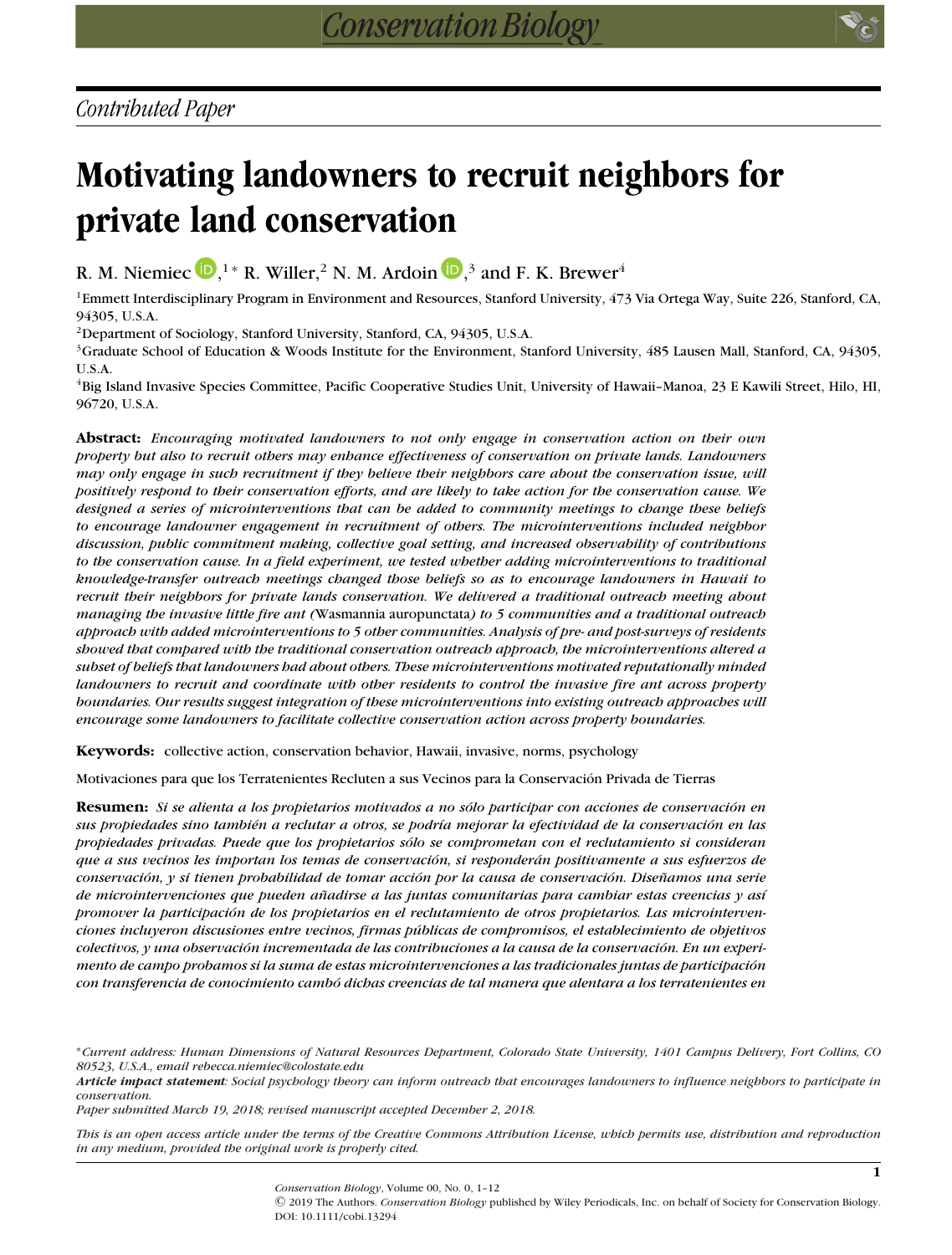*Hawai a reclutar a sus vecinos para la conservaci ´ on de terrenos privados. Realizamos una junta tradicional ´ de participacion sobre el manejo de la hormiga de fuego ( ´* Wasmannia auropunctata*), una especie invasora, para cinco comunidades y una estrategia tradicional de participacion con la suma de microintervenciones ´ para otras cinco comunidades. El analisis previo y posterior a las encuestas realizadas a los residentes mostr ´ o´ que, si se comparan con la estrategia tradicional de participacion, las microintervenciones alteraron a un ´ subconjunto de creencias que los propietarios ten´ıan sobre los demas propietarios. Estas microintervenciones ´ motivaron a los propietarios con una reputacion de estar dispuestos a conservar a reclutar y coordinarse con ´ otros residentes para controlar a la hormiga invasora atravesando los l´ımites de las propiedades. Nuestros resultados sugieren que la integracion de estas microintervenciones dentro de las estrategias existentes de ´ participacion alentar ´ a a algunos propietarios a facilitar las acciones de conservaci ´ on colectiva a trav ´ ´es de los l´ımites de las propiedades.*

Palabras Clave: acción colectiva, comportamiento de conservación, Hawái, normas, psicología

【摘要】: 鼓励积极的土地所有者不仅在自己的土地上开展保护行动, 还去动员其他人参与保护, 可以提高私 有土地的保护成效。然而, 土地所有者只有在相信他们的邻居也关心保护问题、会积极地响应保护工作, 且有可 能采取保护行动的前提下, 才会对他们发起动员。我们设计了一系列可以加入到社区会议中的微干预措施, 来改 变土地所有者的信念,鼓励他们参与动员其他人。这些微干预措施包括邻居间的讨论、制定公共承诺、设立集 体目标, 提高了对保护贡献的可观察性。在一项实地研究中, 我们测试了在传统的知识传递推广会议中加人这些 微干预措施是否能改变这些信念, 从而鼓励夏威夷的土地所有者去动员他们的邻居进行私有土地保护。我们在 五个社区开展了关于人侵小火蚁 (Wasmannia auropunctata) 治理的传统推广会议, 而在另外五个社区, 还在传 统推广会议中加入了微干预措施的内容。对会议前后的居民调查显示, 与传统的保护推广方法相比, 微干预改变 了土地所有者对他人的部分观念。这些微干预措施激励了有声誉意识的土地所有者去动员和协调其他居民, --起跨越私有土地边界控制人侵火蚁。我们的结果表明, 将这些微干预纳人现有的推广方法中, 可以鼓励土地所有 者去推动跨私有土地边界的集体保护行动。 【**翻译: 胡怡思; 审校: 聂永刚** 】

关键词: 保护行为, 生物入侵, 集体行动, 夏威夷, 心理学, 规范

## **Introduction**

Achieving conservation objectives across private lands requires that residents engage in conservation actions (Moon & Cocklin 2011). Programs to motivate such actions provide landowners with education, technical assistance, management supplies, financial incentives, and certifications (Moon & Cocklin 2011; Ma et al. 2012). To recruit landowners for these programs, organizations typically teach landowners about the economic and ecological benefits of the program and how to participate (knowledge-transfer approach) (Ma et al. 2012). Such approaches often do not motivate widespread engagement in conservation activities on private land (Ma et al. 2012). Despite decades of outreach, only 2% of U.S. family– forest owners have an easement on their land, 6% participate in cost-share programs, and 1% participate in forest certification programs (Butler 2008). Outreach focused on invasive species management on private lands has not motivated widespread landowner action in Australia (Graham 2013) or the United States (Ma et al. 2018). Such efforts often motivate only private landowners who are already generally committed to active management, have participated in extension events, and have adopted conservation practices (Langer 2008; Ma et al. 2012). These motivated individuals are referred to as "model landowners" (Langer 2008).

The body of research on how to expand private lands conservation (Snyder & Broderick 1992; Ma et al. 2012) suggests peer-learning approaches are an effective strategy; model landowners teach other community members about the conservation program and encourage them to participate (Snyder & Broderick 1992; Kueper et al. 2013). Motivating model landowners to communicate with others in their community may increase the reach of conservation programs. Peer interactions may create community social norms around a conservation behavior (McKiernan 2017), which could facilitate conservation action over time (Cialdini et al. 2003; Niemiec et al. 2016). They may enhance landowner feelings of efficacy and reduce concerns about the program, encouraging widespread participation (Snyder & Broderick 1992; Bandura 1998). Model landowners may be more successful than program staff at convincing others to participate in a conservation program because they may be more trustworthy and credible due to shared experiences and values (Rogers 2003; Gootee et al. 2010). Additionally, achieving conservation objectives often requires landowners to coordinate across property boundaries (Graham & Rogers 2017; Ma et al. 2018). Reducing the spread of invasive species, for example, may require landowners to simultaneously apply control tactics across properties (Graham & Rogers 2017). Enhancing habitat connectivity may require that landowners work together to ensure a sufficient corridor of habitat across multiple properties.

Together, this literature suggests that to enhance the reach and effectiveness of private lands conservation,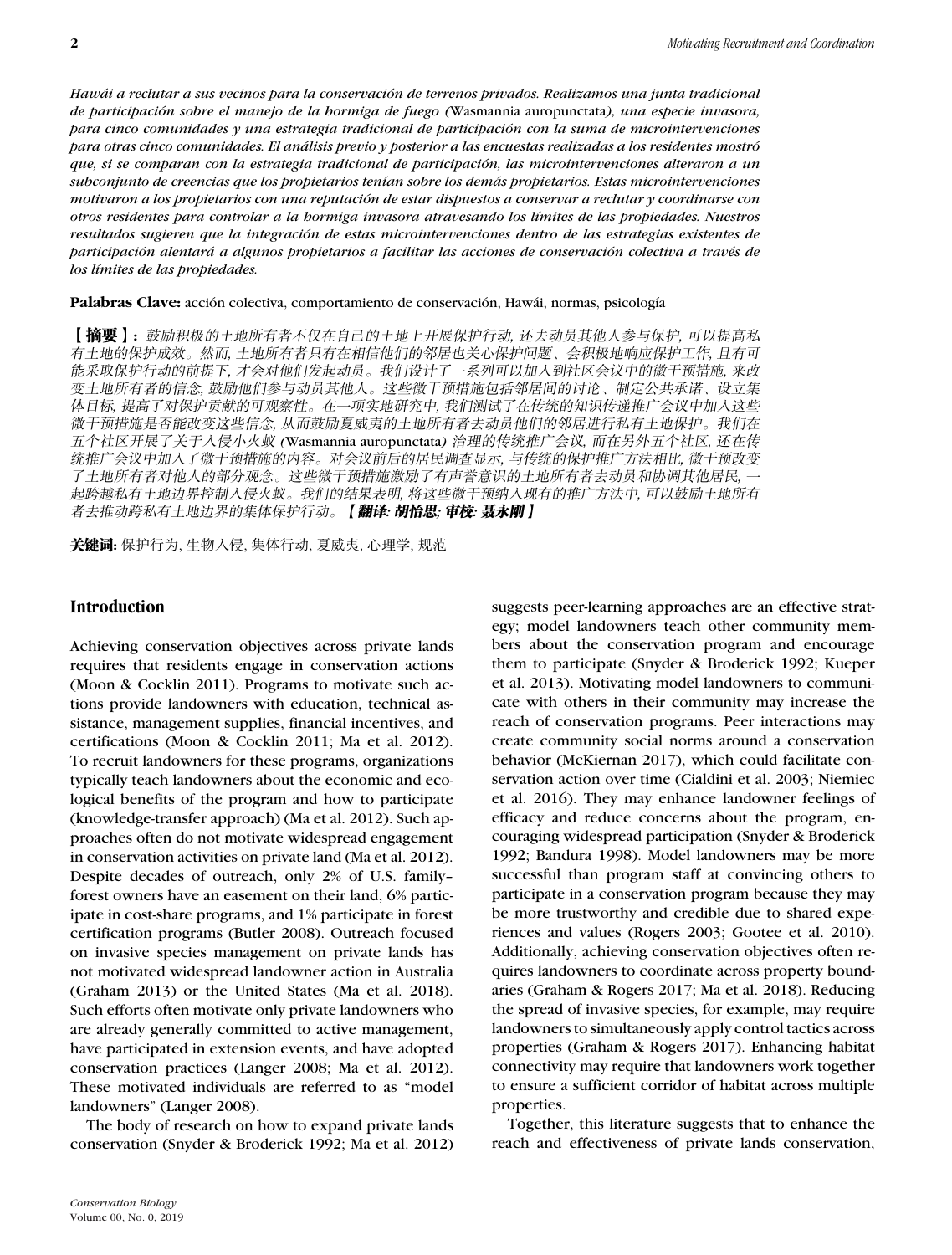outreach programs should encourage model landowners to share information, recruit, and facilitate coordinated efforts with their neighbors. However, researchers know little about how to motivate model landowner engagement in such collective practices. Few model landowners teach, recruit, or coordinate with their neighbors for conservation purposes (Niemiec et al. 2016; Ma et al. 2018; Niemiec et al. 2018), and people appear unwilling to discuss environmental issues, even with close friends or family (Geiger & Swim 2016). It remains unclear how to encourage model landowners to move beyond focusing on their own property to reaching out to their neighbors to further conservation causes.

The behavioral-science literature suggests that when sharing information, recruiting, or coordinating with others for collective action, people may be influenced by the perceived actions and beliefs of relevant others (Simpson & Willer 2015). Individuals appear more willing to recruit and work with others to achieve a collective goal when social norms support the behavior (Niemiec et al. 2016), when individuals believe others will also take action (Simon et al. 1998; Niemiec et al. 2016), and when individuals believe they can receive social or reputational rewards by engaging in collective action (Simon et al. 1998). Changing perceptions of others' beliefs can encourage discussion of environmental issues with others (Geiger & Swim 2016). Supplementing current outreach approaches with interventions that alter such beliefs about others may motivate model landowners to communicate with their neighbors.

From the literature, we identified microinterventions focused on altering beliefs about others to enhance model landowner engagement in collective action. We call them microinterventions because they are simple, low-cost additions to existing outreach and educational programs (in this case community meetings). The first hypothesis we tested is that adding social-psychologically based microinterventions to traditional outreach approaches (i.e., knowledge transfer) more effectively brings about positive change in model landowners' beliefs about others' attitudes and actions toward the conservation behavior. The second hypothesis we tested is that adding microinterventions to traditional outreach approaches increases model landowners' engagement in peer sharing, recruitment, and coordination with their neighbors (hereafter, recruitment and coordination behavior) for private lands conservation.

We also examined how the microinterventions might influence within-property conservation behaviors. Studies show mixed results on whether perceptions of others may influence personal conservation behaviors (e.g., Cialdini et al. 2003; Niemiec et al. 2018). Further, a trade-off may exist between encouraging recruitment and coordination and encouraging property-level contributions if landowners have limited time and resources. We therefore also examined whether our microinterventions may influence property-level conservation action.

#### **Methods**

#### **Microinterventions and Targeted Beliefs**

The microinterventions focused on changing perceived descriptive and injunctive norms, reputational incentives, expected reciprocity, and collective efficacy (Table 1) by facilitating increased communication among model landowners attending an outreach meeting about their experiences with the conservation challenge (Lewin 1947); encouraging model landowners attending an outreach meeting to publicly commit to recruit and coordinate with others (Lewin 1947; Lokhorst et al. 2013); facilitating model landowner development of community-specific collective goals related to conservation (Bandura & Schunk 1981; Mitkidis et al. 2013); and increasing visibility of model landowners' contributions to conservation after the outreach meetings (Simpson & Willer 2008; Yoeli et al. 2013). We chose these microinterventions because of their demonstrated impact on beliefs about others and the ease with which they can be integrated into an outreach meeting structure.

We based the microinterventions on research on injunctive and descriptive social norms. Injunctive social norms refer to perceived social approval or disapproval associated with a behavior, whereas descriptive social norms refer to perceptions of how commonly others practice a behavior (Cialdini et al. 2003). Such normative beliefs may influence recruitment and coordination behavior. Individuals appear more willing to reach out to others when they believe others are also concerned about the issue (i.e., there are strong "injunctive norms" around the issue) (Geiger & Swim 2016; Niemiec et al. 2016). Interventions demonstrating that others are also concerned increase people's willingness to approach others about climate change (Geiger & Swim 2016).

We also drew on research suggesting that individuals with high levels of efficacy are more likely to engage and persist in undertaking collective action (Bandura 1998; Geiger et al. 2017). Two types of efficacy are particularly relevant for recruitment and coordination. Expected reciprocity suggests individuals are more likely to approach others when they believe their actions will inspire others to contribute (Lubell et al. 2007; Niemiec et al. 2016; Geiger et al. 2017). Collective efficacy suggests people are more likely to work with others when they perceive a group has the capacity to work together to achieve a collective goal (Bandura 1998).

The microinterventions were also drawn from the role of reputational incentives in influencing collective action (Simpson & Willer 2008). The desire to be viewed positively by others and avoid others' negative perceptions is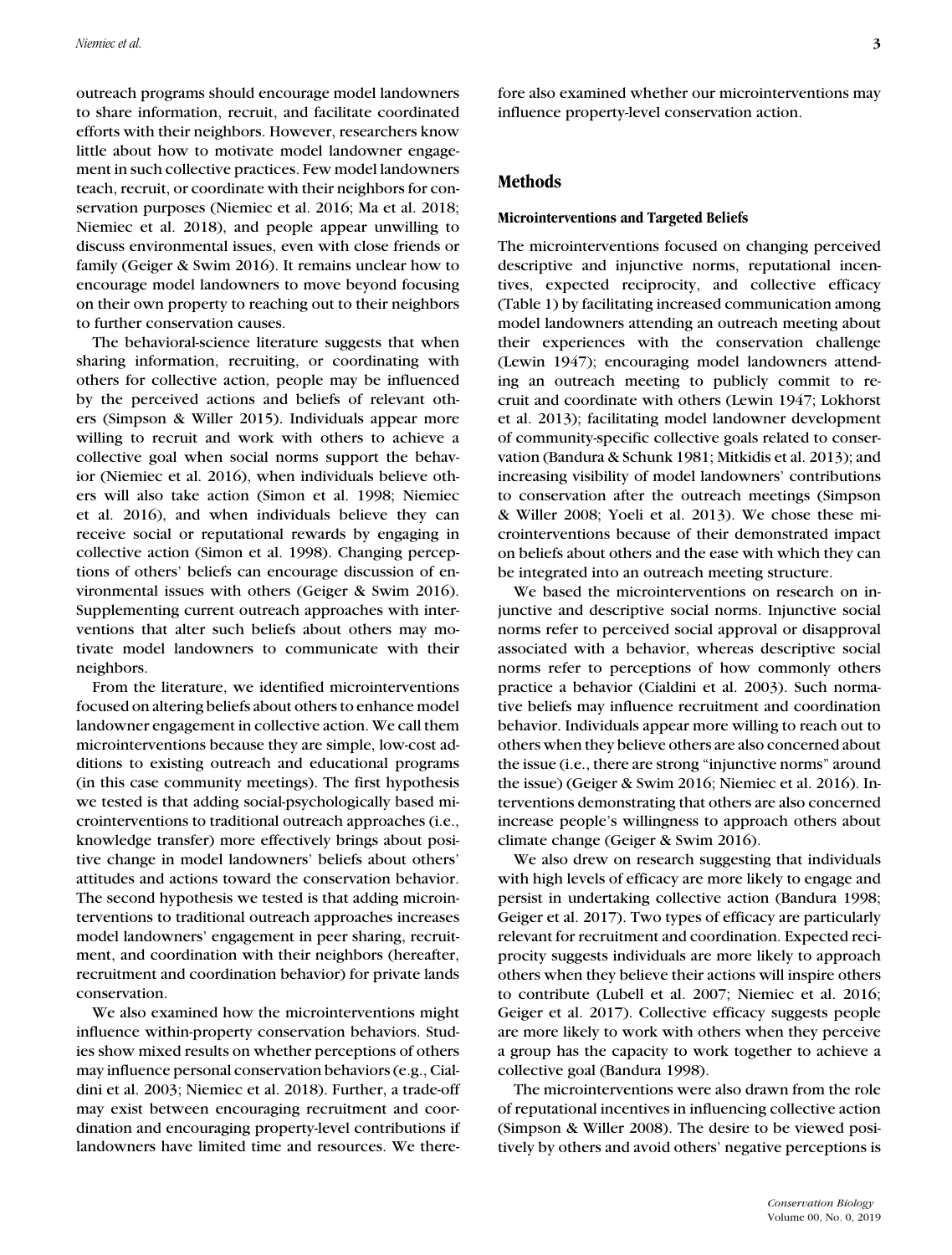|                                                                         | Table 1. How microinterventions may influence model landowners' beliefs about others. Microinterventions.                                                                                                                                                                                                                                                            |                                                                                                                                                                                                                                                                                                                                                                               |                                                                                                                                                                                                                                                                                                                                               |                                                                                                                                                                                                                                                                                                                                                                                                             |
|-------------------------------------------------------------------------|----------------------------------------------------------------------------------------------------------------------------------------------------------------------------------------------------------------------------------------------------------------------------------------------------------------------------------------------------------------------|-------------------------------------------------------------------------------------------------------------------------------------------------------------------------------------------------------------------------------------------------------------------------------------------------------------------------------------------------------------------------------|-----------------------------------------------------------------------------------------------------------------------------------------------------------------------------------------------------------------------------------------------------------------------------------------------------------------------------------------------|-------------------------------------------------------------------------------------------------------------------------------------------------------------------------------------------------------------------------------------------------------------------------------------------------------------------------------------------------------------------------------------------------------------|
|                                                                         | among neighbors at community<br>meeting about conservation<br>Enhanced communication<br>problem                                                                                                                                                                                                                                                                      | Collective goal setting at meeting                                                                                                                                                                                                                                                                                                                                            | Public commitment making at<br>community meeting                                                                                                                                                                                                                                                                                              | through yard signs and postcards<br>contributions after meeting<br>Enhanced visibility of                                                                                                                                                                                                                                                                                                                   |
| collective efficacy<br>reciprocity and<br>Social Perception<br>Expected | By learning that others care about<br>believe that others will respond<br>efforts and that enough others<br>positively to their recruitment<br>will contribute to achieve a<br>through discussion, model<br>the conservation problem<br>landowners may come to<br>collective goal.                                                                                   | enhance model landowners'<br>proximal goals can enhance<br>efficacy beliefs; developing,<br>specific proximal collective<br>related to the conservation<br>conservation problem may<br>Ascribing and then achieving<br>visualizing, and achieving<br>cause (Bandura & Schunk<br>collective efficacy beliefs<br>goals related to the                                           | can be inspired to contribute to<br>others will take action to fulfill<br>their commitments. They may<br>start to believe enough others<br>convince model landowners<br>conservation cause may<br>commitments to the<br>Viewing others' public<br>achieve a collective<br>conservation goal.                                                  | landowners may start to believe<br>landowners they are not alone<br>Seeing others start to contribute<br>in their actions; rather, model<br>to the conservation problem<br>that enough others can be<br>may help convince model<br>inspired to contribute to<br>achieve a collective goal.                                                                                                                  |
| injunctive norms<br>Descriptive and                                     | others about the issue (Geiger<br>and are engaging in collective<br>about the conservation cause<br>Neighborhood discussion may<br>injunctive norm may make<br>community members care<br>enhanced descriptive and<br>comfortable approaching<br>enhance belief that other<br>conservation efforts; this<br>model landowners more<br>& Swim 2016).                    | develop shared understandings<br>understandings (i.e., injunctive<br>landowners more comfortable<br>approaching others (Geiger &<br>Collective goal setting may help<br>and coordination behavior is<br>that engaging in recruitment<br>collective goal; these shared<br>achieving an agreed-upon<br>norms) may make model<br>important and valued to<br>Swim $2016$<br>1981) | others about the issue (Geiger<br>commitments may enhance<br>conservation cause and are<br>injunctive norm may make<br>community care about the<br>enhanced descriptive and<br>comfortable approaching<br>conservation efforts; this<br>model landowners more<br>belief that others in the<br>engaging in collective<br>Seeing others' public | more comfortable approaching<br>norm that people are engaging<br>conservation behavior, which<br>can lead to a new community<br>may make model landowners<br>in and care about the desired<br>Viewing others' positive efforts<br>others (Hopper & Nielsen<br>1991).                                                                                                                                        |
| Reputational rewards<br>or sanctions                                    | landowners care about whether<br>one engages in recruitment and<br>conservation cause; it can lead<br>others for engaging (or not) in<br>recruitment and coordination<br>to the perception that model<br>rewards (or sanctions) from<br>landowners are likely to get<br>Neighborhood discussion can<br>highlight how much other<br>coordination for the<br>behavior. | landowners care about whether<br>one engages in recruitment and<br>conservation cause; it can lead<br>others for engaging (or not) in<br>recruitment and coordination<br>to the perception that model<br>rewards (or sanctions) from<br>landowners are likely to get<br>highlight how much other<br>Collective goal setting can<br>coordination for the<br>behavior.          | publicly commit to recruitment<br>social pressure to uphold one's<br>2013). Model landowners who<br>public image (Lokhorst et al.<br>behavior in part by creating<br>Public commitments motivate<br>pressure to engage in such<br>and coordination may feel<br>behavior to uphold their<br>& Swim 2016).<br>reputation.                       | effectively invoke the power of<br>rewards for contributing to the<br>(Simpson & Willer 2008; Yoeli<br>potentially obtain reputational<br>people's potential actions can<br>landowner's contributions to<br>the collective conservation<br>et al. 2013). Making model<br>problem visible allows for<br>Enhancing the visibility of<br>reputational incentives<br>model landowners to<br>conservation cause. |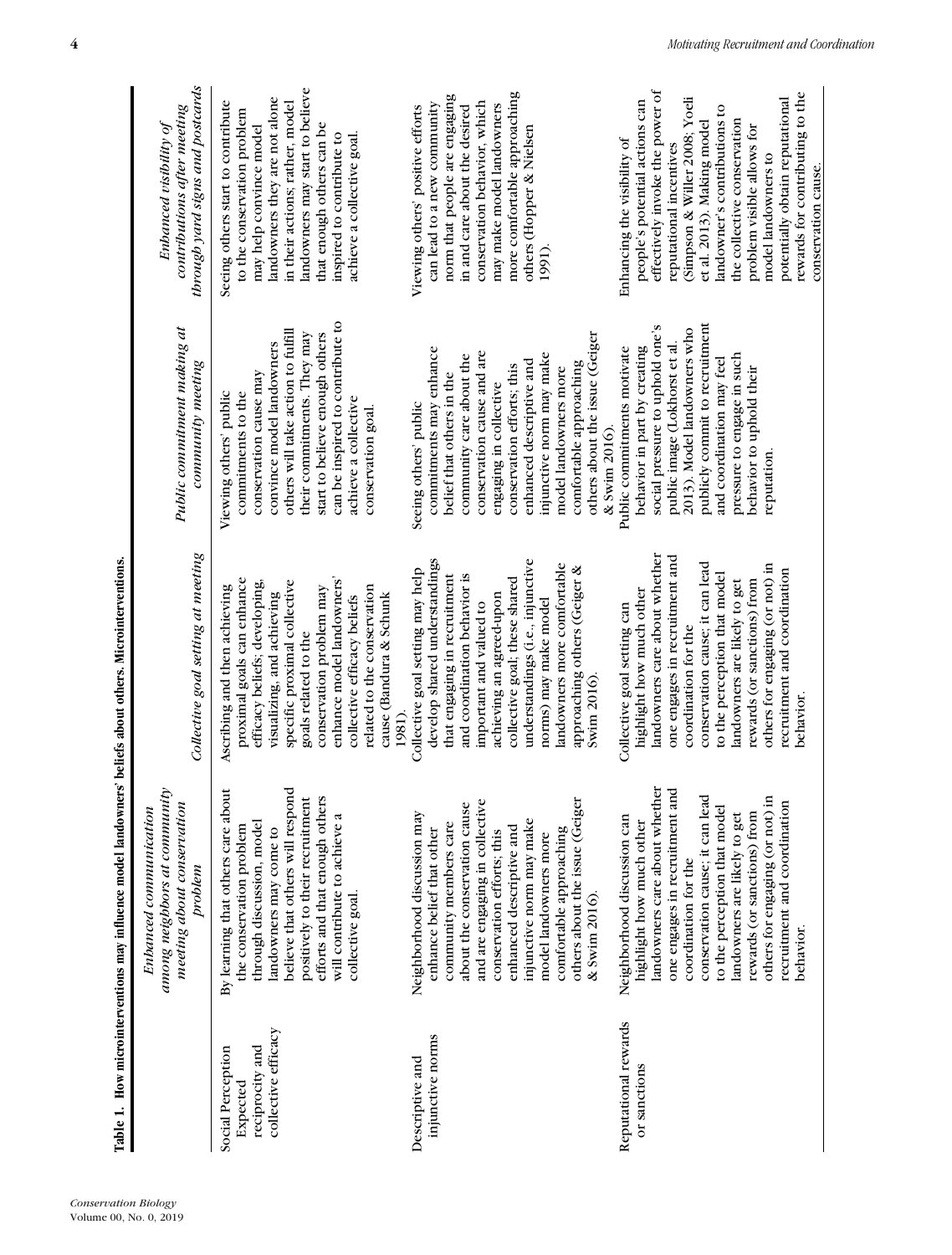strongly motivating. In situations where others can notice an individual's collective contributions, those individuals may be more likely to contribute (Yoeli et al. 2013; Simpson & Willer 2015).

Building on Lewin (1947), we incorporated increased communication and public commitment making as microinterventions to change normative perceptions about which others care about and are engaging in conservation action. By learning that others care about the conservation cause through these strategies, community members may come to believe that others will respond positively to their recruitment efforts (i.e., have greater expected reciprocity), that the group might achieve a collective goal (i.e., have greater collective efficacy), and that others would react with reputational rewards (or sanctions) if residents did (or did not) engage in recruitment and coordination behavior.

We incorporated community-specific collective goals at outreach meetings to increase perceived efficacy, building on social psychology research demonstrating the role of goal setting in enhancing efficacy and cooperation (Bandura & Schunk 1981; Mitkidis et al. 2013). We included increased visibility of contributions through yard signs and postcards to create the possibility for reputational rewards by making visible residents' collective contributions after meetings. The yard signs were also meant to develop a descriptive norm signaling that others are engaging in the conservation cause, while the enhanced neighbor-to-neighbor communication as a result of the yard signs and postcards was meant to enhance injunctive norms, suggesting that others care about the conservation cause (Hopper & Nielsen 1991).

#### **Study Context**

We tested our microinterventions where a growing conservation threat required widespread landowner action and coordination, a conservation organization wanted to expand outreach beyond model landowners to facilitate widespread engagement, and model landowner engagement in recruitment and coordination with neighbors for conservation was uncommon. We focused on the management of the invasive little fire ant (LFA) (*Wasmannia auropunctata*) across private lands on Hawaii. This species has also invaded Melanesia, Galapagos Islands, Florida, and possibly California (U.S.A.), Bahamas, Bermuda, and parts of West Africa (Wetterer & Porter 2003). In Hawaii, residents and entomologists first detected LFA in 1999. It is now widespread along the island's eastern coast. Little fire ant can displace native ant populations, interfere with bird nesting, cause blindness in animals, and facilitate growth of agricultural-pest populations (Wetterer & Porter 2003).

Widespread, coordinated resident actions are essential to limit further spread and reduce current levels of LFA in Hawaii (Lee et al. 2015). To check their property for infestation (Vanderwoude et al. 2010), residents use a peanut butter bait. If LFA is present, residents repeat baiting-and-barrier treatments every 4–6 weeks for up to 1 year. The LFA may move among properties, so coordinating with neighbors to apply the same treatments over multiple properties can enhance treatment effectiveness.

Because of the growing threat of LFA, in 2016, prior to our experiment, the Big Island Invasive Species Committee (BIISC) planned an outreach campaign to motivate residents to manage LFA. The BIISC is a project of the University of Hawaii Pacific Cooperative Studies Unit and represents a voluntary partnership among government, private, and nonprofit organizations. For several years prior to our experiment, BIISC conducted community outreach meetings to encourage private landowners to manage invasive species on their properties. The outreach efforts of BIISC focused on providing technical support, subsidized control supplies, and information on the conservation problem and targeted conservation actions. Residents attending BIISC's meetings usually were already concerned about the problem and engaging in conservation action on their property (Niemiec et al. 2018). The BIISC found it difficult to reach uninvolved community members, and model landowners rarely recruited and coordinated with their neighbors, despite the need for widespread landowner participation (Niemiec et al. 2016; Niemiec et al. 2018). We tested whether microinterventions could motivate model landowners to engage in more recruitment and coordination behaviors, thereby enhancing their conservation achievements across private lands.

#### **Experimental Design**

We used a cluster-randomized control trial to compare effectiveness of a community workshop with added microinterventions (delivered in 5 intervention communities) to a traditional workshop focused on knowledge transfer (delivered in 5 control communities). In collaboration with BIISC in 2016, we advertised an outreach program to LFA-infested communities via emails to community leaders, an article in the local newspaper, and BI-ISC's website. For program enrollment, a self-designated community leader worked with BIISC to organize a location and date for a community meeting. By the specified deadline, 12 communities had signed up for the program. In 2 communities, we tested and refined various microinterventions. The experiment (including intervention and control groups) focused on individuals in the remaining 10 communities.

To ensure covariate balance between control and intervention communities, we divided the 10 communities into matched pairs based on key characteristics (e.g., median income, percentage of residents over the age of 65, presence or absence of a community association,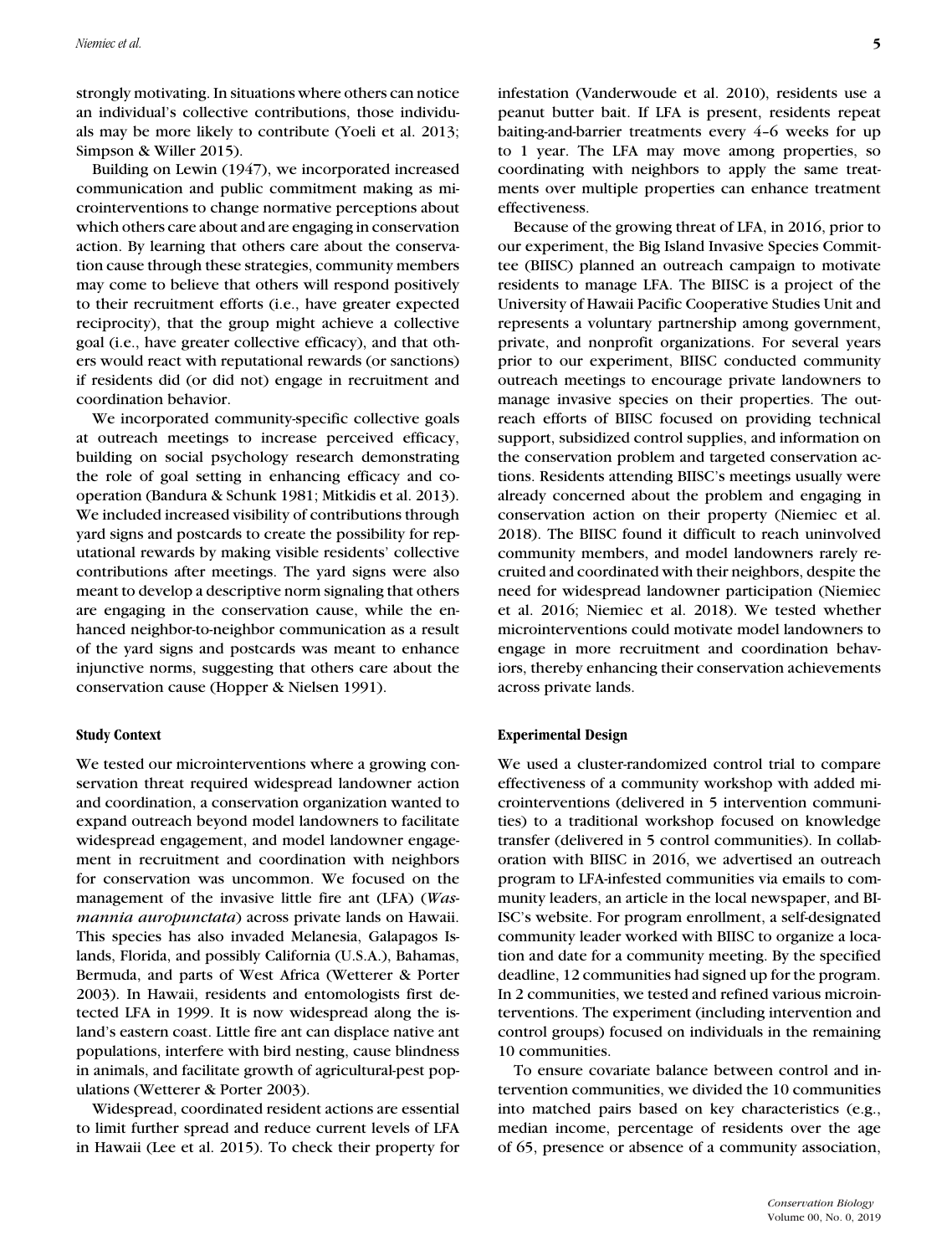and level of urbanity) (matching variables described in Supporting Information). Within each matched pair, we randomly assigned 1 community to receive the intervention and 1 to receive the control treatment. The matching and randomization led to overall balance in key covariates between control and intervention groups (Supporting Information).

The BIISC delivered a primarily informational lecture about LFA, including management tactics, at a meeting in all 10 communities. In the 5 intervention communities, we added activities related to the 4 microinterventions (Table 1 & Supporting Information). In total, 211 individuals attended the 10 meetings (range 11–37/meeting).

We conducted 3 surveys to assess impacts. At the meeting, before sharing content, we administered a preprogram survey; 2 and 7 months after the meeting, we administered follow-up surveys. In the preprogram and 2-month follow-up surveys, we included 7 items to assess participants' perceived social norms, reputational rewards or sanctions, expected reciprocity, and collective efficacy (Supporting Information). In the preprogram and both follow-up surveys, we included items related to model landowners' self-reported engagement in recruitment and coordination and their personal, on-property conservation efforts. We measured recruitment and coordination behaviors as the sum of the number of times individuals taught others how to control LFA, tried to convince others to control LFA, or organized efforts with neighbors to control LFA. We measured property-level conservation efforts as the sum of the number of times individuals surveyed their property for LFA, applied commercial or noncommercial products to control LFA on their property, or hired someone to control LFA on their property (Supporting Information).

Surveys also included items about demographics and additional perceptions that could influence contributions to LFA management (e.g., knowledge and risk perceptions) (Supporting Information). To determine whether the microinterventions influenced some residents more than others, we measured self-reported value orientations in the presurvey (Supporting Information). We measured participant's egoistic, altruistic, and biospheric values and their desired respect from others. Beliefs about others may have a greater impact on more egoistic individuals (i.e., those who lack the strong intrinsic motivation of altruists to contribute to the collective and define their reputation by or in relation to others) (Simpson & Willer 2008). We therefore hypothesized that individuals with high reputational concern and more egoistic values would be more heavily influenced by the microinterventions (Supporting Information).

We used ordinal logistic regression to model the intervention effects on beliefs about others because we measured those beliefs as ordinal Likert-type survey items; thus, they were not continuous variables. We examined results of linear regression models to assess the sensitivity

of results to use of qualitatively different models (Supporting Information). We used a Poisson regression to model the intervention effects on behavioral outcomes because it had the lowest cross-validation mean squared error of all possible models for count data. We determined the results for negative binomial models to assess the sensitivity of the study results to the use of qualitatively different models (Supporting Information). We conducted a moderation analysis to examine whether the intervention effects differed based on respondents' value orientations. In all regression analyses, we controlled for preprogram perceptions or behaviors, which varied slightly between intervention and control groups (Table 2), and used robust SEs clustered at the community level (Supporting Information).

## **Results**

Of the 211 community members who attended the 10 experimental community meetings, we received the following number of completed surveys: 162 preprogram, 89 2-month follow-up, and 86 7-month follow-up. Preprogram behaviors, beliefs about others, and demographics were similar among intervention and control groups, suggesting randomization achieved relative balance across groups (Table 2). Attrition rates were high, especially between the preprogram and 2-month follow-up surveys (Supporting Information). However, on examination of mean baseline characteristics between intervention and control groups (Supporting Information), attrition did not appear to cause differential loss to follow-up. There were no significant differences in preprogram recruitment and coordination between those who dropped out after the presurvey and those who remained in the study to complete the 2- and 7-month follow-ups in the intervention and control groups (Supporting Information). We therefore used complete cases for our analysis (89 participants who completed preprogram and 2-month follow-up surveys; 76 participants who completed all surveys to examine longer-term behavioral trends).

Surveyed individuals were highly involved in LFA management on their property and concerned about LFA before the meeting (Table 2). Most individuals in the control (74.7%) and intervention (77.8%) communities reported engaging in  $\geq$  3 LFA control actions on their property in the 6 months prior to attending the meeting. Individuals engaged in recruitment and coordination behaviors less often (20.3% of control residents and 19.8% of intervention residents engaged in such behaviors  $\geq$  3 times in the same period). Our sample therefore represented model landowners (Ma et al. 2012) who were highly concerned about LFA and had attempted to manage LFA on their property but rarely communicated with their neighbors to manage LFA across property boundaries.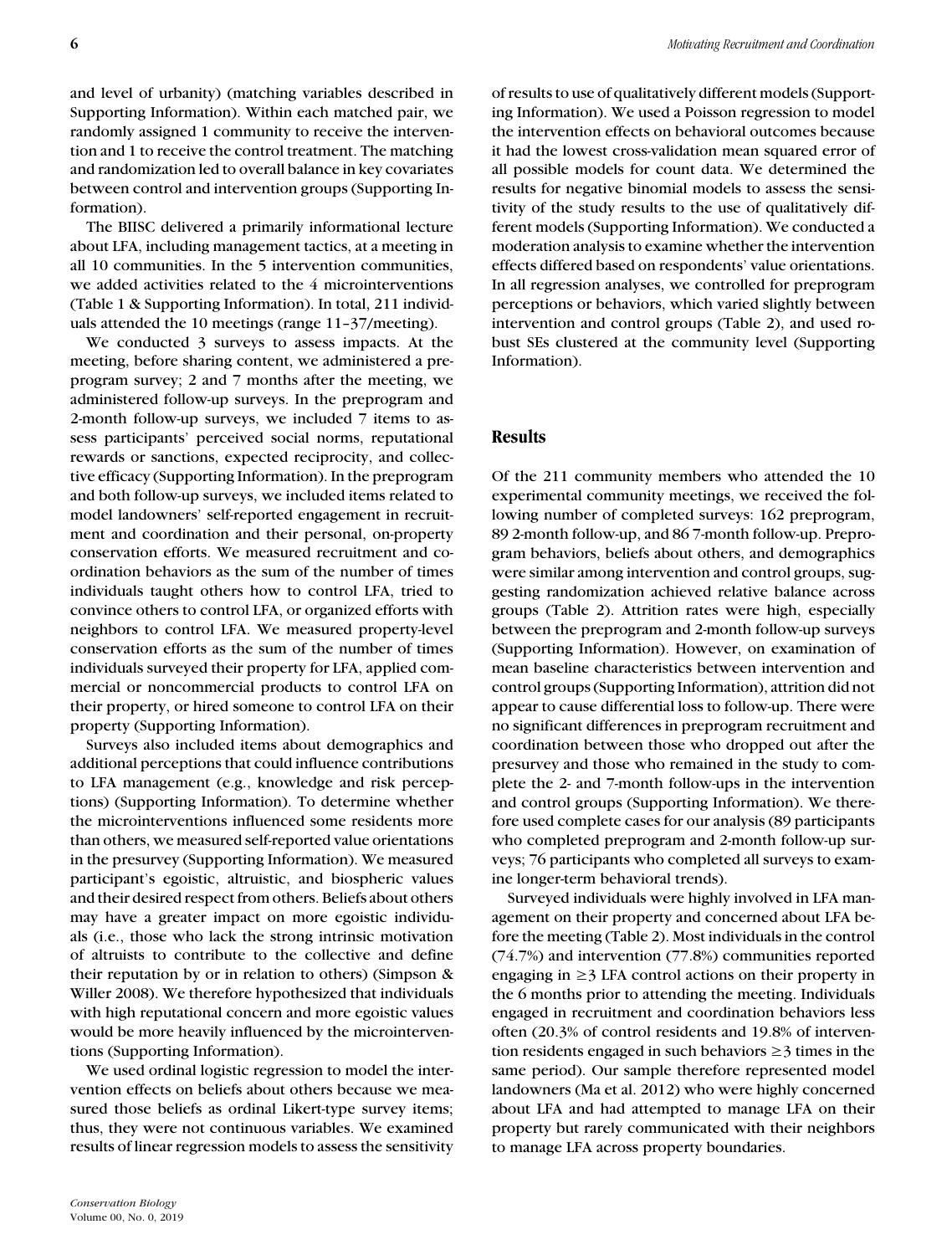| Variable                                                                          | Metric                                                                           | Control mean<br>$(n = 79)$ | Control SD | Intervention<br><i>mean</i> $(n = 83)$ | Intervention<br>SD |
|-----------------------------------------------------------------------------------|----------------------------------------------------------------------------------|----------------------------|------------|----------------------------------------|--------------------|
| Preprogram behaviors <sup>b</sup>                                                 |                                                                                  |                            |            |                                        |                    |
| recruitment and<br>coordination behavior                                          | sum of 3 behaviors, with<br>maximum of 18 possible                               | 1.84                       | 3.44       | 1.59                                   | 3.06               |
| property-level behavior                                                           | sum of 3 behaviors, with<br>maximum of 18 possible                               | 6.77                       | 5.12       | 7.65                                   | 6.08               |
| Preprogram beliefs about<br>others                                                |                                                                                  |                            |            |                                        |                    |
| expected reciprocity                                                              | 7-point Likert                                                                   | 5.00                       | 1.24       | 5.36                                   | 1.16               |
| collective efficacy 1.<br>sufficient numbers of<br>residents can be<br>mobilized  | 7-point Likert                                                                   | 4.90                       | 1.31       | 5.03                                   | 1.26               |
| collective efficacy 2.<br>together, residents can<br>achieve a collective<br>goal | 7-point Likert                                                                   | 5.28                       | 1.34       | 5.20                                   | 1.35               |
| injunctive norms<br>prevalence of LFA<br>concern                                  | 7-point Likert                                                                   | 5.09                       | 1.33       | 5.28                                   | 1.35               |
| descriptive norms<br>prevalence of LFA<br>control behavior                        | 6-point scale, ranging from<br>$0 - 100%$                                        | 2.91                       | 1.14       | 2.71                                   | 1.35               |
| potential for reputational<br>rewards                                             | 7-point scale ranging from<br>-3 (negative reaction) to<br>3 (positive reaction) | 5.49                       | 1.29       | 5.62                                   | 1.22               |
| potential for reputational<br>sanctions                                           | 7-point scale ranging from<br>-3 (negative reaction) to<br>3 (positive reaction) | 3.39                       | 1.05       | 3.48                                   | 1.10               |
| Demographics                                                                      |                                                                                  |                            |            |                                        |                    |
| property ownership                                                                | $1 = yes, 2 = no$                                                                | 1.14                       | 0.344      | 1.15                                   | 0.356              |
| income                                                                            | 5-point interval scale                                                           | 2.93                       | 1.43       | 2.98                                   | 1.38               |
| property size $(ac)^c$                                                            |                                                                                  | 3.05                       | 6.39       | 2.44                                   | 4.05               |
| education                                                                         | 5-point interval scale                                                           | 3.42                       | 1.24       | 3.49                                   | 1.26               |
| Age                                                                               |                                                                                  | 57.02                      | 14.82      | 62.08                                  | 13.30              |
| Preprogram perceptual<br>covariates                                               |                                                                                  |                            |            |                                        |                    |
| threat perceptions                                                                | 5-point scale                                                                    | 4.06                       | 0.724      | 4.07                                   | 0.870              |
| knowledge of control<br>tactics                                                   | 7-point Likert                                                                   | 3.59                       | 1.98       | 3.59                                   | 2.05               |

|  | Table 2. Descriptive statistics from the intervention and control communities before the program survey ( $n = 162a$ ). |  |  |  |  |  |
|--|-------------------------------------------------------------------------------------------------------------------------|--|--|--|--|--|
|--|-------------------------------------------------------------------------------------------------------------------------|--|--|--|--|--|

*aMean number of people attending outreach meetings in the control communities was 22, and mean number of people attending outreach meetings in the intervention communities was 20.*

*bSurvey gave residents the option of indicating they had engaged in the behavior 0–6 times; numbers greater than 6 were counted as 6 in the analyses.*

*cAbbreviation: ac, acres.*

# **Intervention Effects on Beliefs of Others**

Of the 7 social perceptions examined, the intervention significantly and positively  $(p < 0.05)$  predicted expected reciprocity. The relationship between the intervention and perceived possibility for reputational sanctions, collective efficacy, and descriptive norms was nearly significant when controlling for preprogram perceptions (Table 3). The intervention did not significantly predict the remaining 3 social perceptions examined. However, the coefficients associated with the intervention were in the direction hypothesized (Table 3). The adjusted estimated effect of the intervention on perceptions of expected reciprocity at the 2-month follow-up was 0.72 scale points (Table 3). The intervention also significantly and positively predicted self-reported knowledge of effective control tactics (Table 3). We obtained similar results for all perceptions with linear regression (Supporting Information). Regression analysis indicated that several of these altered perceptions, including expected reciprocity, predicted recruitment and coordination behavior reported in 2- and 7-month follow-up surveys (Supporting Information).

#### **Intervention Effects on Recruitment and Coordination Behavior**

The intervention did not significantly affect recruitment and coordination behavior reported at the 2- and 7-month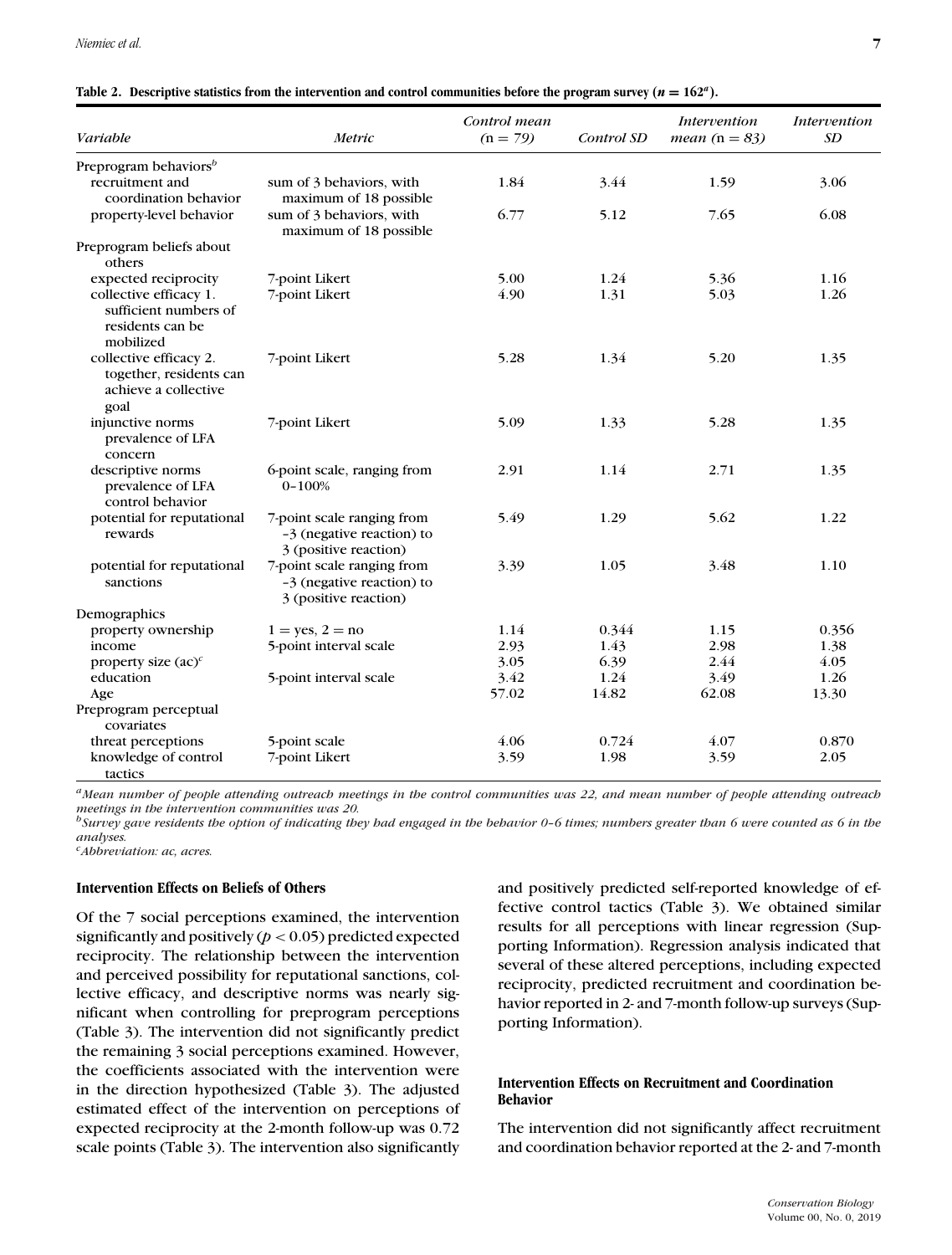|          | during 2-month follow-up surveys when adjusting for preprogram beliefs. <sup>b</sup> |            |                   |                    |                                                 |                                                 |                         |
|----------|--------------------------------------------------------------------------------------|------------|-------------------|--------------------|-------------------------------------------------|-------------------------------------------------|-------------------------|
| Expected | Collective                                                                           | Collective | <i>Injunctive</i> | <i>Descriptive</i> | Perceived<br>potential<br>for reputa-<br>tional | Perceived<br>potential<br>for reputa-<br>tional | Knowledge<br>of control |

| Table 3. Results of ordinal logistic regressions used to analyze the effect of microinterventions (0, control; 1, intervention) on beliefs <sup>a</sup> about others |  |
|----------------------------------------------------------------------------------------------------------------------------------------------------------------------|--|
| during 2-month follow-up surveys when adjusting for preprogram beliefs. $^b$                                                                                         |  |

|                   | <i>Expected</i><br>reciprocity | Collective<br>efficacy 1 | Collective<br>$efficacy$ 2 | <i>Injunctive</i><br>norms | Descriptive<br>norms   | <i>i</i> erceivea<br>potential<br>for reputa-<br>tional<br>rewards | 1 enceveu<br>potential<br>for reputa-<br>tional<br>sanctions | Knowledge<br>of control<br>tactics |
|-------------------|--------------------------------|--------------------------|----------------------------|----------------------------|------------------------|--------------------------------------------------------------------|--------------------------------------------------------------|------------------------------------|
| Intervention      | 0.722                          | 0.526                    | 0.442                      | 0.478                      | 0.587                  | 0.329                                                              | 0.952                                                        | 0.851                              |
|                   | $(0.344)^*$                    | $(0.274)$ <sup>†</sup>   | (0.322)                    | (0.395)                    | $(0.397)$ <sup>+</sup> | (0.310)                                                            | $(0.580)$ <sup>†</sup>                                       | $(0.333)^*$                        |
| Preprogram        | 0.328                          | 0.351                    | 0.501                      | 0.754                      | 0.790                  | 0.307                                                              | 0.648                                                        | 0.363                              |
| belief            | (0.255)                        | $(0.197)^{T}$            | $(0.180)$ **               | $(0.187)$ <sup>**</sup>    | $(0.277)$ **           | $(0.145)^*$                                                        | $(0.236)$ **                                                 | $(0.104)$ **                       |
| $\boldsymbol{n}$  | 86                             | 84                       | 84                         | 85                         | 82                     | 85                                                                 | 85                                                           | 84                                 |
| $R^2$             | 0.031                          | 0.022                    | 0.045                      | 0.083                      | 0.086                  | 0.019                                                              | 0.073                                                        | 0.065                              |
| Log<br>likelihood | $-136.72$                      | $-152.57$                | $-139.83$                  | $-126.30$                  | $-121.73$              | $-120.95$                                                          | $-84.51$                                                     | $-119.07$                          |

*aFor each belief, we included the preprogram belief as a covariate in case matching and randomization in our experiment did not lead to balancing in the covariate.*

*b* Significance:  $^*p$  ≤ 0.01;  $^*p$  ≤ 0.05;  $^{\dagger}p$  ≤ 0.10.



Arm Control Mervention



follow-up (Table 4, Fig. 1 & Supporting Information). The estimated rate of recruitment and coordination behavior in the intervention was 1.424 times the rate of the control at 2 months (95% CI 0.90-2.25,  $p = 0.13$ ) and 1.428 times the rate of the control at 7 months (95% CI 0.93–2.21,  $p = 0.11$ ) in the adjusted Poisson analysis. A subsample analysis may explain the lack of a significant difference (Fig. 2).

Including desire for respect by others as an interaction term with the intervention indicated a significant interaction effect on 2-month recruitment and coordination behavior ( $β = 0.45$  [SE 0.22],  $p = 0.04$ ). For the subsample of those who highly desired respect from others (i.e., answered that they thought being respected was "very" or "moderately" important, hereby referred to as "reputationally oriented landowners;  $n = 33$ ), the rate of recruitment and coordination behavior reported in the intervention group was 2.28 times the rate of the control group at 2 months and 2.01 times the rate at 7 months (2-month incidence rate ratio: 2.28, 95% CI 1.79–2.90,  $p < 0.01$ ; 7-month incidence rate ratio: 2.01, 95% CI 1.26–3.21,  $p < 0.01$ ) in the adjusted analysis (Table 4). We obtained similar results with negative binomial regres-

*Conservation Biology* Volume 00, No. 0, 2019 sion (Supporting Information). Among reputationally oriented landowners, perceived possibility for reputational sanctions at the 2-month follow-up significantly predicted 2-month recruitment and coordination behavior ( $\beta$  =  $-0.428$  [SE = 0.143],  $p < 0.01$ ; more negative means more sanctions).

#### **Intervention Effects on Conservation Action on Property**

Intervention participants engaged in fewer withinproperty actions at 2 months and a similar amount at 7 months after meetings than the control group (Fig. 1). The intervention significantly and negatively predicted within-property behavior at 2 months (Table 4). For each within-property behavior in the control group, there were 0.681 behaviors in the intervention group (incidence rate ratio:  $0.681, 95\%$  CI  $0.483$ -0.960,  $p = 0.03$ ). With the negative binomial model, the intervention did not significantly predict 2-month within-property behavior (Supporting Information). The intervention was not a significant predictor of within-property behavior at 7 months with the Poisson (Table 4) and negative binomial models (Supporting Information). The increase in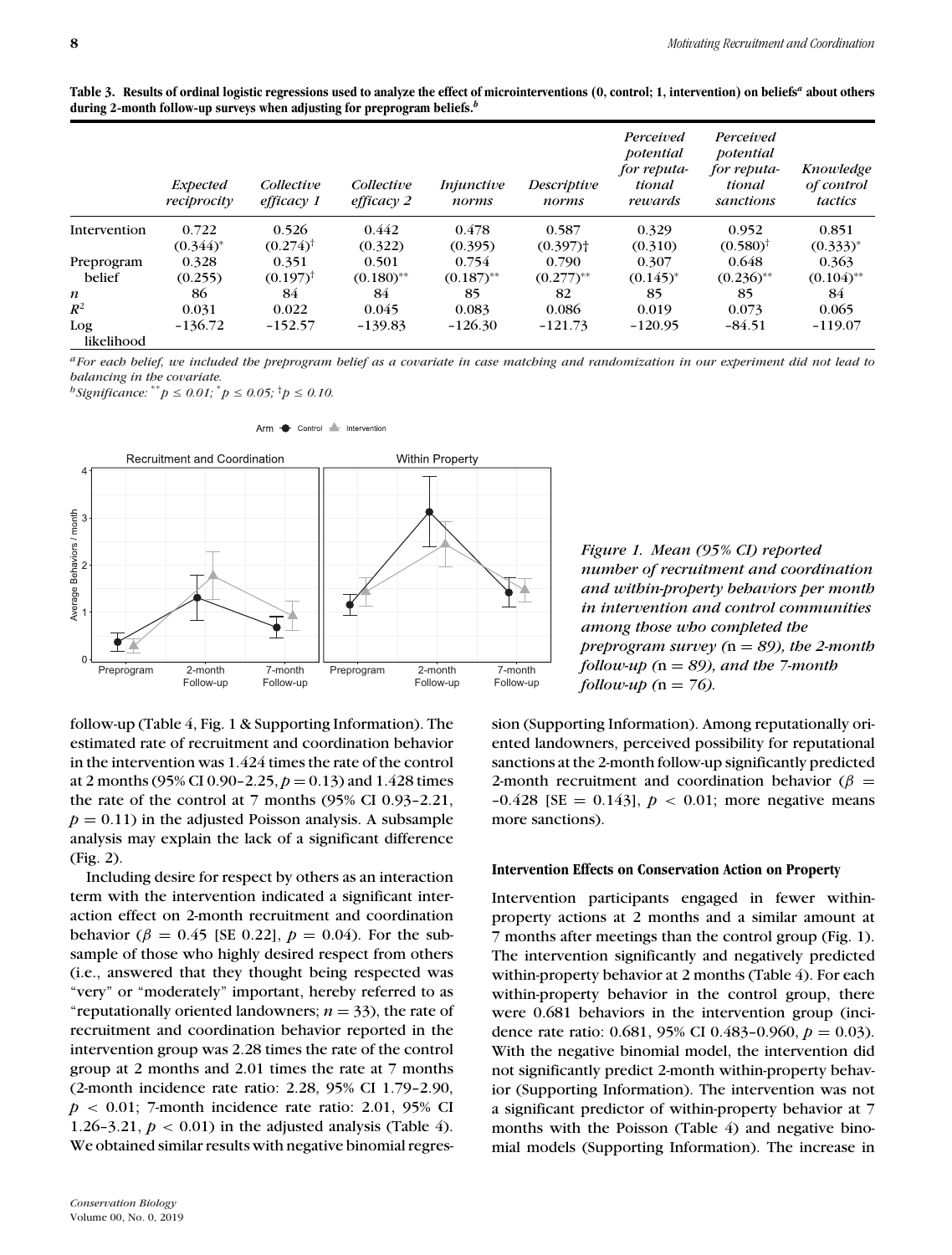

within-property contributions among those in the control group relative to those in the intervention group was driven primarily by the control group's more frequent use of commercial products to control LFA on their property at the 2-month follow-up (Supporting Information). At this follow-up, those in both the intervention and control groups were, on average, exceeding the recommended use of a commercial product of once every 4–6 weeks (Supporting Information).

## **Discussion**

Existing private lands conservation programs often reach only a limited subset of highly motivated model landowners already interested in and contributing to conservation. To reach other landowners and enhance effectiveness of highly motivated individuals, conservation outreach could leverage those model landowners' efforts. Already invested in conservation, model landowners could further share information, recruit, and coordinate with community members, facilitating collective and persistent engagement (Snyder & Broderick 1992; Ma et al. 2012; Graham & Rogers 2017). Motivating such collective actions may require changing those landowners' beliefs about what others think or do in their community regarding a conservation behavior (Geiger & Swim 2016). We found measurable effects of a series of microinterventions, which can be integrated into existing outreach initiatives. The microinterventions significantly influenced model landowners' expected reciprocity beliefs, and among a subsample of model landowners concerned with their reputations, they led to approximately twice the rate of recruitment and coordination behavior compared with a knowledge-transfer approach.

Although our effect sizes were moderate and did not demonstrate significant effects of the intervention on recruitment and coordination for our full sample, our findings have conservation implications. When model landowners are particularly driven by reputational in*Figure 2. Mean (95% CI) reported number of recruitment and coordination behaviors per month in intervention and control communities in the preprogram surveys and the 2- and 7-month follow-up surveys by respondent reported desire (high and low) to be respected. Those who more highly desired being respected answered that being respected or held in high regard by others was moderately or very important to them (*n = *33), and those who did not highly desire being respected answered that being respected was somewhat or not at all important to them*  $(n = 53)$ *.* 

fluences, microinterventions may effectively encourage landowners to recruit and coordinate with others in their community. In turn, those collective behaviors may enhance the conservation program's overall impact (Ma et al. 2012). Our findings suggest social perceptions, especially expected reciprocity, may be important for understanding recruitment and coordination behavior and be altered through interventions that can be easily incorporated into conservation programs. These findings are consistent with Geiger and Swim (2016), who found that altering social perceptions can encourage people to discuss climate change with others.

Our finding regarding the importance and malleability of expected reciprocity is consistent with studies linking perceptions of expected reciprocity to collective environmental behavior (Lubell et al. 2007), environmental policy support (Lubell et al. 2006), and residents' invasive species control efforts in Hawaii (Niemiec et al. 2016), Australia (Marshall et al. 2016), and Montana (Lubeck 2018). We could not determine whether reciprocity significantly mediated the intervention effects on behavior because of our small sample size. The intervention predicted expected reciprocity at the 2-month follow-up, and expected reciprocity at 2 months predicted recruitment and coordination behavior at the 2- and 7-month follow-ups. Thus, a potentially promising line of inquiry may be to explore whether expected reciprocity mediates the impacts of microinterventions on recruitment and coordination behavior.

Further research is needed on how changing social perceptions motivates recruitment and coordination behavior; our estimates of the power of the microinterventions at changing those behaviors may be conservative. We did not include a true control (i.e., no meeting). Moreover, the knowledge-transfer (control) meetings were relatively effective at increasing recruitment and coordination behavior. One of the reasons the knowledge-transfer control meetings may have been so effective was that residents in both meetings were offered an incentive for recruiting and coordinating with neighbors (i.e., BIISC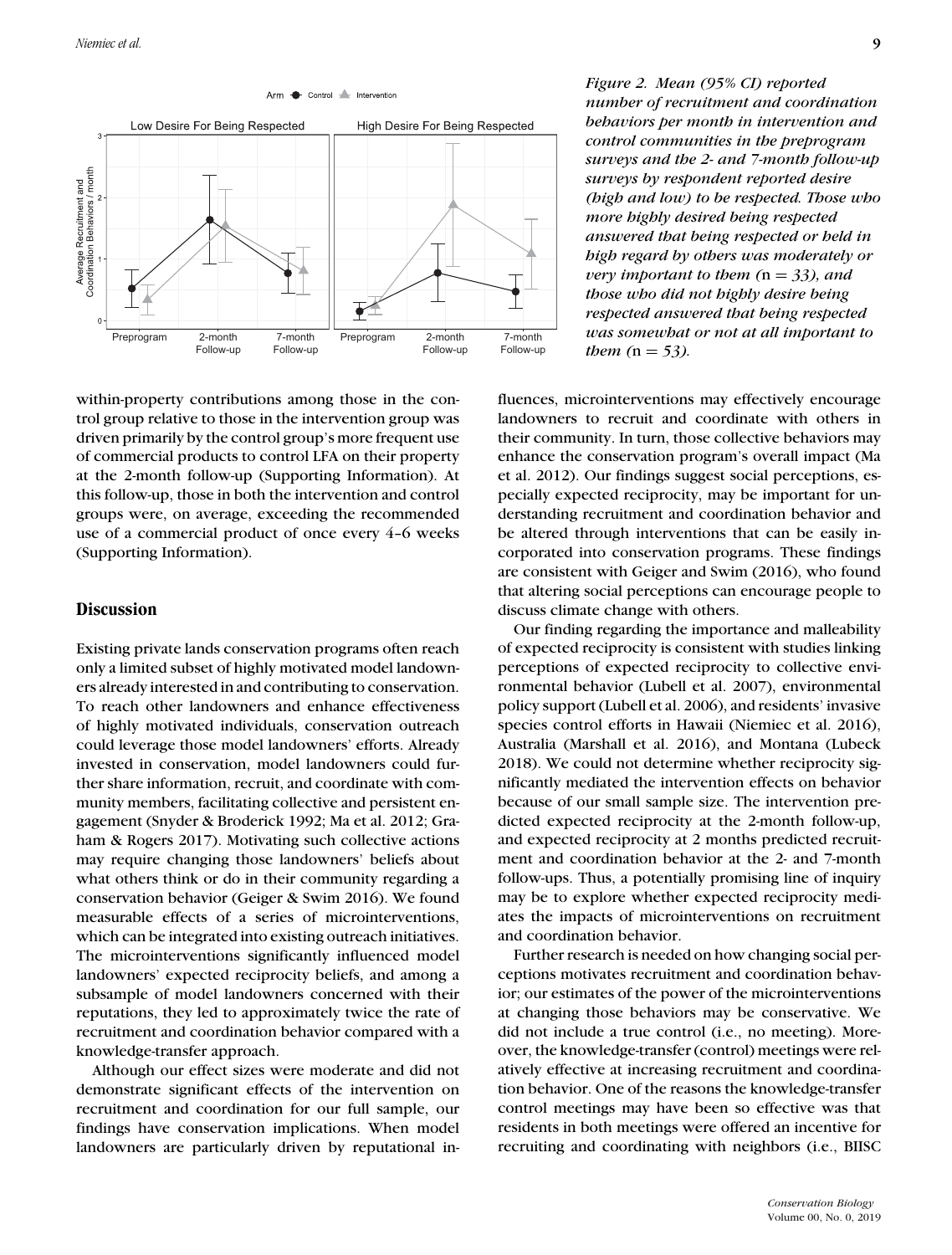|                                                                                              |                                                                   | Full sample                                                        |                                                   |                                                   |                                                                   | Subsample of those who valued being<br>respected                  |
|----------------------------------------------------------------------------------------------|-------------------------------------------------------------------|--------------------------------------------------------------------|---------------------------------------------------|---------------------------------------------------|-------------------------------------------------------------------|-------------------------------------------------------------------|
|                                                                                              | 2-month follow-up,<br>recruitment and<br>coordination<br>behavior | 7-month follow-up,<br>recruitment-and-<br>coordination<br>behavior | 2-month follow-up,<br>within property<br>behavior | 7-month follow-up,<br>within property<br>behavior | 2-month follow-up,<br>recruitment and<br>coordination<br>behavior | 7-month follow-up,<br>recruitment and<br>coordination<br>behavior |
| engagement in<br>Intervention<br>Preprogram                                                  | $0.074(0.031)^b$<br>0.354(0.233)                                  | $(0.024)^{a}$<br>0.356 (0.222)<br>0.078                            | $-0.384(0.175)^b$                                 | $-0.049(0.151)$                                   | $0.822(0.123)^{a}$<br>0.112(0.093)                                | $0.161(0.071)^b$<br>$0.700~(0.237)^{a}$                           |
| recruitment and<br>engagement in<br>property-level<br>coordination<br>Preprogram<br>behavior |                                                                   |                                                                    | $0.059(0.015)^{a}$                                | $0.046(0.012)^{a}$                                |                                                                   |                                                                   |
| behavior<br>Model fit                                                                        | adjusted $R^2 = 0.067$<br>89                                      | adjusted $R^2 = 0.090$<br>$\frac{9}{10}$                           | adjusted $R^2 = 0.115$<br>89                      | adjusted $R^2 = 0.068$<br>$\%$                    | adjusted $R^2 = 0.110$<br>33                                      | adjusted $R^2 = 0.150$<br>27                                      |
| $\begin{array}{l} ap \leq 0.01, \\ pp \leq 0.05, \end{array}$                                |                                                                   |                                                                    |                                                   |                                                   |                                                                   |                                                                   |

staff would help residents apply a free application of pesticide if they recruited enough neighbors). Another reason our estimates of the power of the microinterventions at changing recruitment and coordination behaviors may be conservative is that before initiation of the outreach programs, self-reported social perceptions were relatively high and knowledge was relatively low. In situations where knowledge is high but perceived norms, reciprocity, and reputational incentives are low, the microinterventions may have larger effect sizes than knowledge-transfer approaches.

Our finding that reputational concern moderated the intervention effects is consistent with studies suggesting that some individuals may be more reputationally driven than others (Simpson & Willer 2008). For those individuals, enhancing the visibility of contributions appeals to their reputational concerns and thus increases their contributions to public goods (Simpson & Willer 2008). Our results highlight the importance of examining the interactions between conservation-behavior-related interventions and individual values and characteristics (Simpson & Willer 2015). Investigating such interaction effects may help organizations deliver different interventions depending on community context to more effectively target populations based on their characteristics.

Model landowners given the intervention engaged in slightly fewer within-property conservation behaviors at 2 months than those in the control group. However, at that time, model landowners in both control and intervention communities were, on average, exceeding the recommended frequency of commercial pesticide application. One likely explanation for this is that after meetings, those in the intervention redirected their efforts away from excessive use of pesticide on their property toward recruiting neighbors to coordinate their efforts in monthly applications, which the BIISC outreach coordinator emphasized was a more effective strategy. Those from control communities may have felt motivated to do more to control LFA but did not feel comfortable approaching neighbors. Instead, they increased their use of a commercial pesticide on their property right after the meeting without trying to coordinate with neighbors. This explanation is consistent with the spike in withinproperty contributions occurring primarily as a result of a difference in use of a commercial product, which BIISC emphasized residents should apply once a month at the same time as neighbors to be most effective. The BIISC found that in the year following intervention and control outreach programs, more neighborhood groups from intervention communities contacted them asking for help running coordinated neighborhood-scale pesticide application for LFA.

Another potential explanation for the temporary spike in within-property contributions among the control relative to the intervention is that the model landowners receiving the intervention felt they had fulfilled their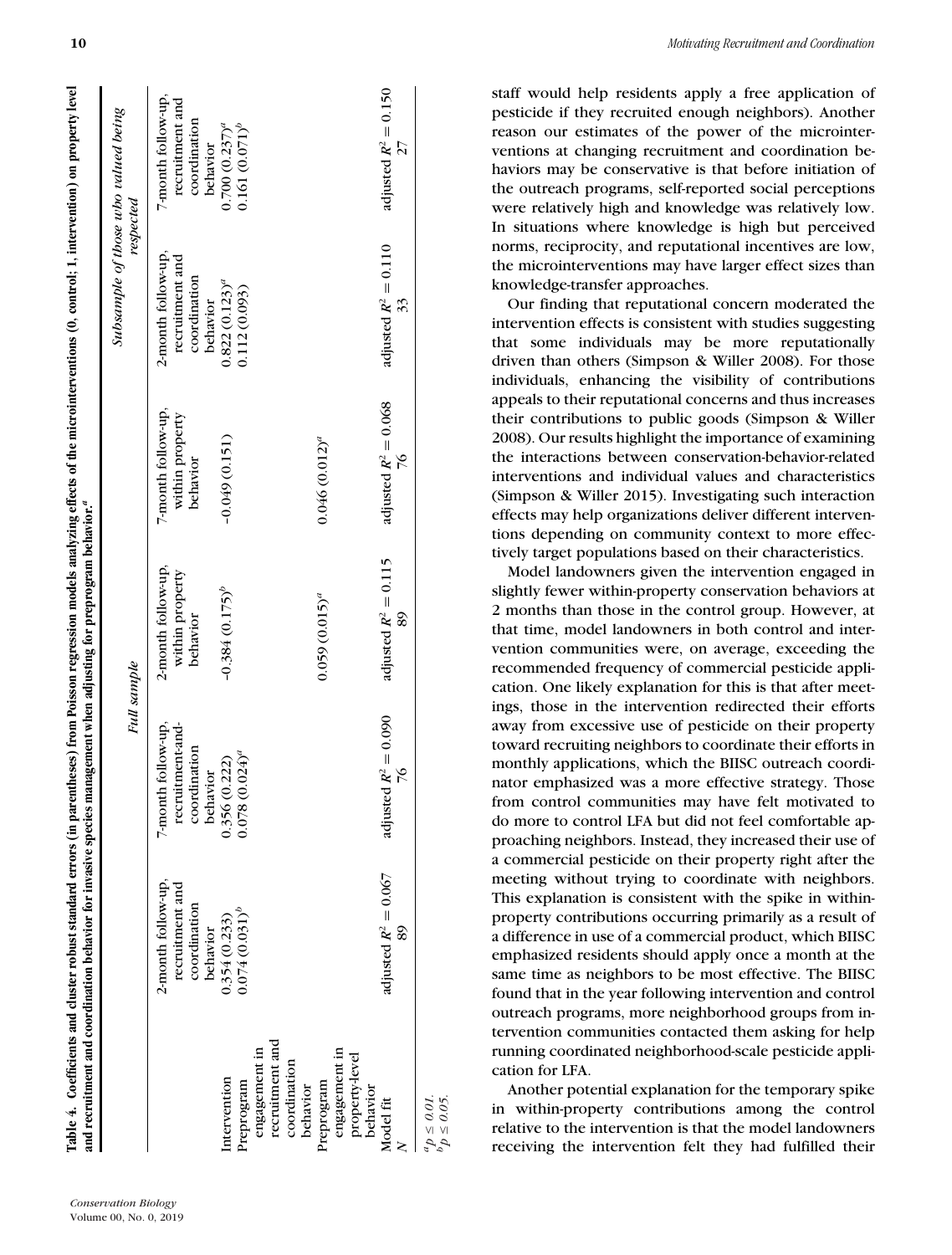obligation to the collective or used up their time or energy by recruiting others. They may have not felt obligated or had the time or energy to invest as much effort on their property. If true, this may imply a trade-off between motivating recruitment and coordination and motivating within-property contributions.

Key limitations of our study were our focus on selfreported behavior and that we did not obtain data on LFA populations. Many model landowners did not remain enrolled in our experiments over time, which may have led to less precise estimates. Furthermore, the model landowners who remained enrolled were slightly more engaged in property-level action than those who dropped, suggesting our findings may apply only to more engaged landowners (Supporting Information). Finally, we only tracked behavior at 2 and 7 months following the outreach program. Successful conservation often requires sustained action for a long period (Dayer et al. 2018). Controlling LFA, for example, requires monthly applications of pesticides for a year and continuous monitoring for LFA in perpetuity. Recruitment and coordination and property-level behaviors were lower at 7 months than 2 months after the outreach meetings. At 7 months, property-level behaviors returned to preprogram levels.

The intervention and past behavior explained only a small portion of the overall variance in recruitment and coordination behavior at 2- and 7-month follow-ups. This finding suggests there are additional factors influencing landowners' willingness to reach out to others that could inform intervention strategies. For example, some key barriers preventing landholders from working across boundaries for invasive species control may be a culture of landowner independence and the belief that other landowners value invasive species because they provide services (e.g., privacy) (Ma et al. 2018). Landholders' unwillingness to work with their neighbors on management of invasive species may be due to landholder's beliefs that collective action may be ineffective and that others are too busy, are physically incapable, and prefer to work alone (Marshall et al. 2016).

Shifting social perceptions regarding LFA management may be easier than shifting social perceptions regarding controversial conservation problems. For conservation problems in which stakeholders have well-known, diverse, and opposing perspectives, model landowners who attend a meeting may assume those at the meeting do not represent the broader community. The microinterventions under such circumstances might have a lesser effect or no effect on their social perceptions regarding the community at large.

In our study, model landowners and others possessed relatively high levels of knowledge about LFA, there were effective, discrete, and time-bound management options, and LFA was causing significant socioeconomic impacts. In other contexts, our microinterventions may need modification, depending on the conservation problem and target population. Options include coupling microinterventions with activities such as participatory mapping (Ravnborg & Westermann 2002) or collective learning and experimentation (Graham & Rogers 2017) to ensure model landowners have sufficient knowledge of the problem and potential solutions to feel comfortable approaching others (Geiger et al. 2017).

Our study adds to knowledge of the social dimensions of private lands conservation (e.g., Moon & Cocklin 2011; Ma et al. 2012; Marshall et al. 2016). In particular, our results suggest model landowners who are concerned about their reputations can be encouraged to recruit and coordinate with others for conservation causes. Model landowners recruiting and coordinating with neighbors could expand the reach, uptake, and effectiveness of private-lands conservation worldwide.

# **Acknowledgments**

We thank S. Kaye, J. Miyashiro, and the BIISC, who made data collection from the little fire ant communitycontrol program possible. We thank S. Kung and K. Lopez for their work on this project and the University of Hawaii at Hilo Pacific Internship Programs for Exploring Science (PIPES) for supporting them. We thank A. Majchrzak, G. Asner, and P. Vitousek for their support and A. Mertens for his statistical help. This work was funded by an NSF Graduate Research Fellowship (DGE-114747) to R.M.N., an NSF Dissertation Improvement Grant (Award # 1626792) to R.M.N. and N.M.A., and a McGee-Levorson grant, a Morrison Institution Grant, and a Community Engagement grant from Stanford University to R.M.N.

## **Supporting Information**

A description of the implementation of intervention components (Appendix S1), the recruitment of study participants (Appendix S2), analysis methods (Appendix S3), detailed additional results (Appendix S4), additional figures and tables (Appendix S5), and additional literature cited (Appendix S6) are available online. The authors are solely responsible for the content and functionality of these materials. Queries (other than absence of the material) should be directed to the corresponding author.

#### **Literature cited**

- Bandura A. 1998. Personal and collective efficacy in human adaptation and change. Pages 51–71 in Adair JG, Belaner D, Dion KL, editors. Advances in psychological science: volume 1. Personal, social, and cultural aspects. Psychology Press, Hove, United Kingdom.
- Bandura A, Schunk DH 1981. Cultivating competence, self-efficacy, and intrinsic interest through proximal self-motivation. Journal of Personality and Social Psychology **41:**586–598.